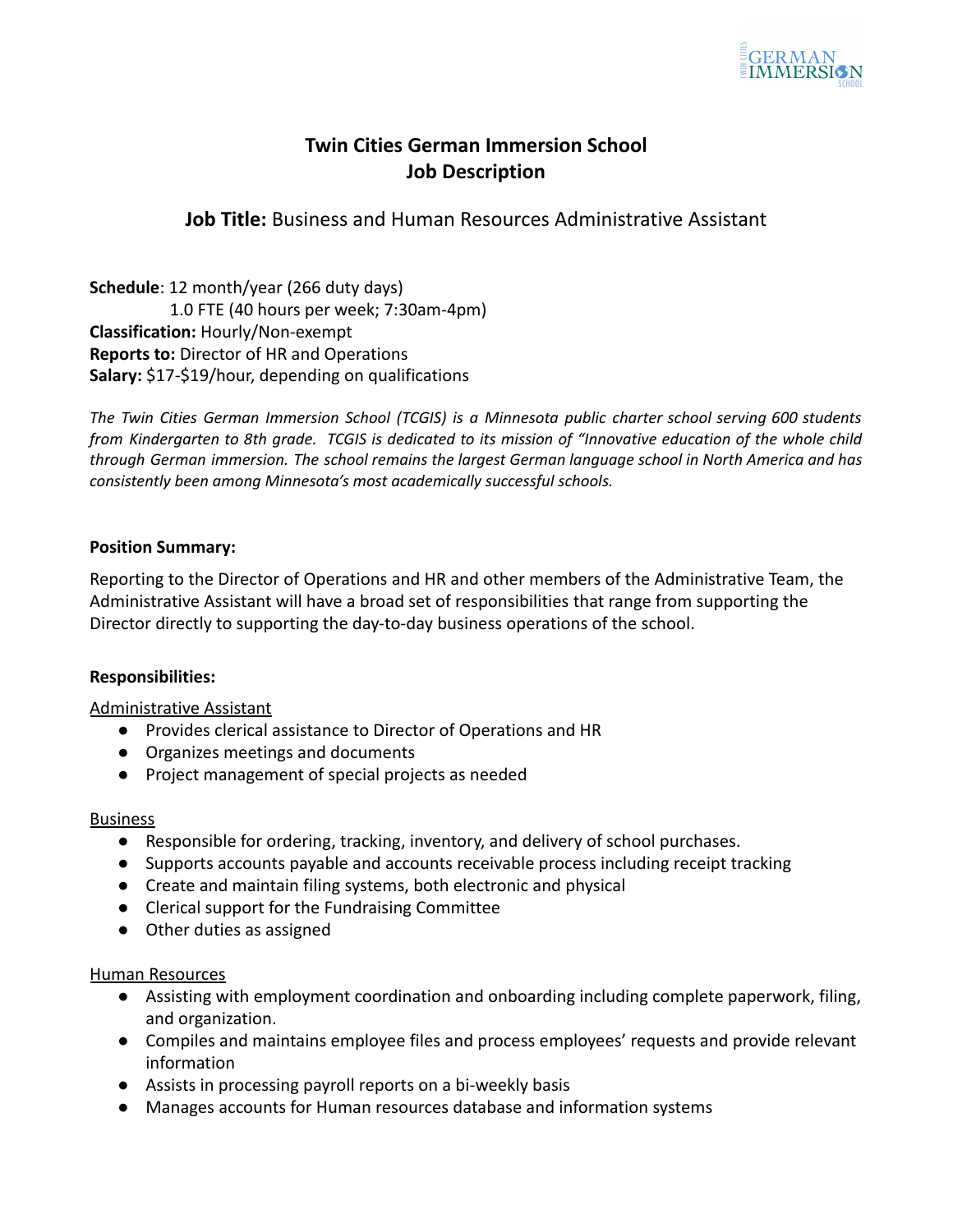

- Prepare paperwork for HR policies and procedures
- Coordinate HR meetings and training seminars

## School Culture:

- **●** Work collaboratively, build strong professional relationships, listen to multiple views and support solution-oriented practices.
- Establish a structured, positive, and inspiring school culture.
- Create a culture of equity that values diversity and inclusion.

#### **Qualifications:**

- Minimum one year experience in a receptionist, secretarial, office coordination position
- Positive, enthusiastic attitude and commitment to customer service
- Strong organizational & communications skills
- Ability to multitask and prioritize duties
- Strong detail orientation
- Excellent interpersonal skills
- Ability to multitask and prioritize
- Computer knowledge proficient with google Workspace (Gmail, Calendar, Meet, Chat, Drive, Docs, Sheets, Slides, Forms, Sites)
- Ability to learn quickly and be flexible
- Able to work well in a fast-paced dynamic atmosphere
- German proficiency preferred

#### **Benefits:**

As a full time position, the Administrative Assistant is eligible for employer-sponsored benefits including health, dental, life, and disability insurance; paid time off (20 days per year) and paid holidays (12 per year); and automatic enrollment to Public Employee Retirement Association.

**Start Date:** August 1, 2022

#### **How to Apply:**

Interested candidates should submit the following: Cover letter, resume, three references Send all materials electronically to: [employment@tcgis.org](mailto:employment@tcgis.org)

Position open until filled

Twin Cities German Immersion School is an Equal Opportunity Employer and does not discriminate on the basis of race, color, national origin, sex, sexual orientation, marital status, religion, age, disability,